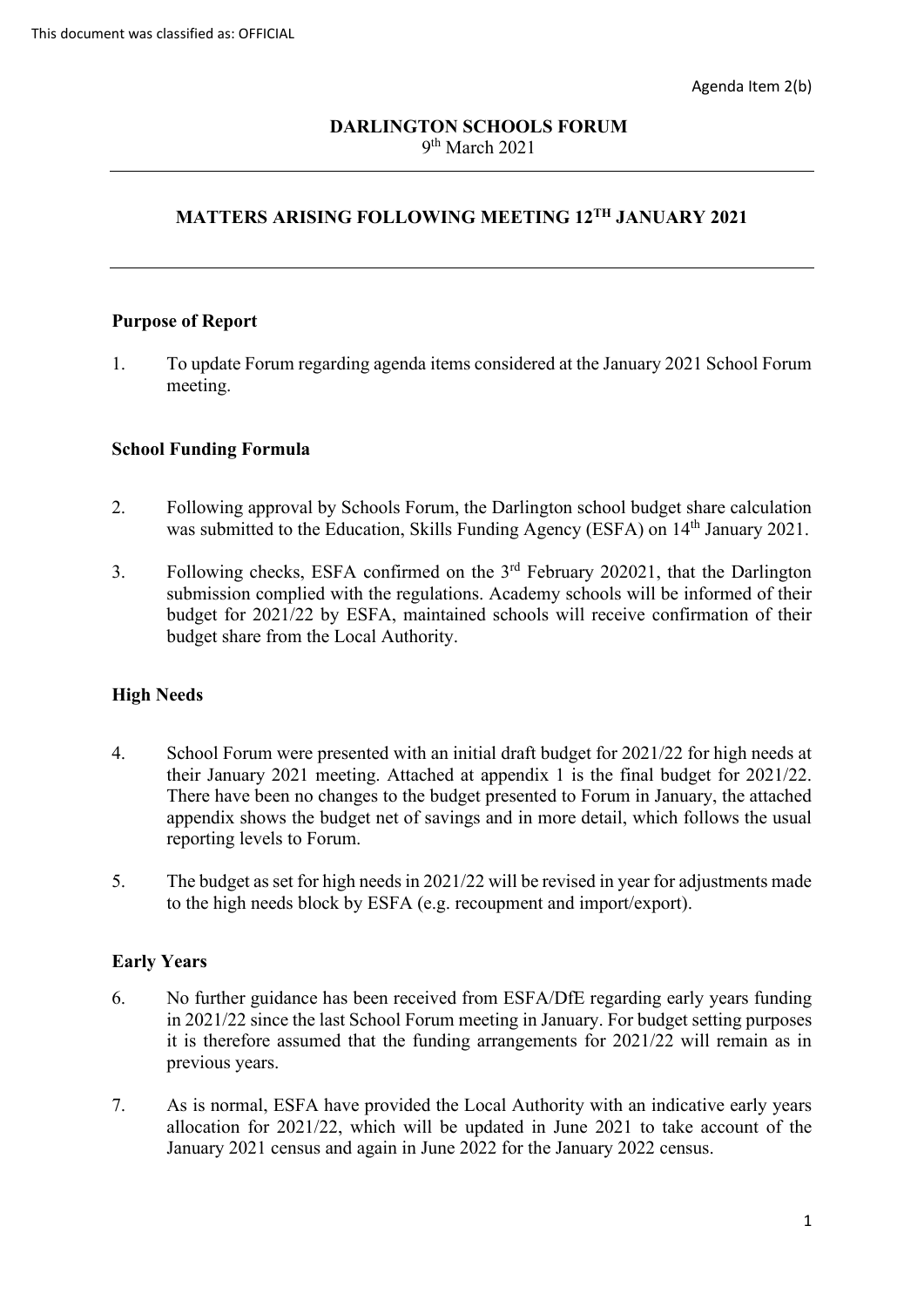- which were agreed to be passed onto providers in the early years rates from April 2021. 8. At the January Forum, members were advised that ESFA had increased the 3&4 year old hourly rate by 6p per hour and the two year old hourly rate by 8p per hour, both of No other changes to the early years formula unit values were proposed.
- 9. At the January meeting, Forum was informed that due to potential underspend in 2020/21 that modelling would be undertaken on the 3  $\&$  4 year old hourly rate to investigate if there was scope for a change over and above the Government increase.
- 10. At the time of writing the full results of the January early years census are unknown and as this census will be used by ESFA to adjust the 2020/21 early years allocation, it is difficult to estimate the final year end position for early years in 2020/21. Currently based on the allocation received it is projected that the 2020/21 early budgets will be in surplus, however the ongoing COVID situation is having a significant impact on this budget area.
- January 2021, would decrease the early years budget by over £580,000. Whilst some of draw on previous years reserves. 11. It is known that due to national lockdown that the take up of early years places in January 2021 is different to January 2020 (on which the early years allocation for 2020/21 is currently based), a 15% reduction in take up between January 2020 and this decrease would be offset by a reduction in the projected expenditure, it is expected that the current projected underspend is likely to materialise and could potentially be a
- based on the hourly rate already agreed (£50,000 of this is the increase in SEN inclusion 12. The 2021/22 allocation is indicative, currently based on the January 2020 census. Again a decrease in take up in January 2021 would significantly reduce this budget. A 15% reduction would likely lead to a shortfall in the 3&4 year old budget of over £100,000 budget which was funded from reserves in 2020/21).
- 13. On the basis of the above due to uncertainty over the January 2021 census it is prudent not to further increase the 3  $&$  4 year old hourly rate at this point. Therefore, the early years funding rates are to be set as notified to Forum in January, which are shown in the table below.
- 14. No further information has been received with regard to the maintained nursery lump sum.